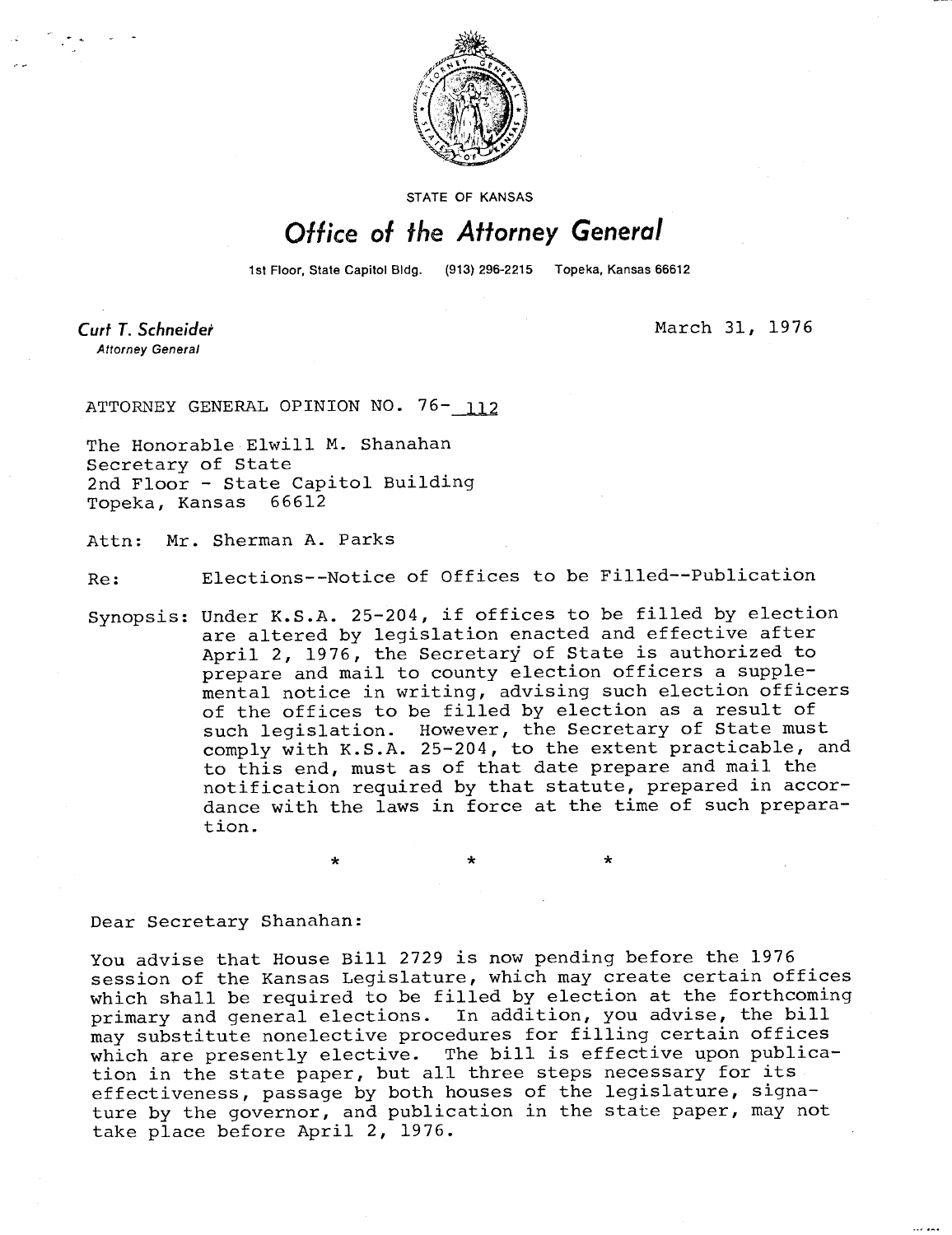The Honorable Elwill M. Shanahan Page Two March 31, 1976

Under these circumstances, you inquire concerning your duties and responsibilities under K.S.A. 25-204 thus:

> "On or before April second in even-numbered years before the time of holding the statewide primary election, the secretary of state shall prepare and transmit to each county election officer a notice in writing, designating the offices for which candidates are to be nominated<br>at such statewide primary election. Upon receipt at such statewide primary election. of such notice each county election officer shall forthwith publish so much thereof as may be applicable to his county, once each week for three consecutive weeks, in the official county paper. Such notice so published shall state the time when such primary election will be held, together with the offices for which candidates are to be nominated."

First, you ask whether you should proceed with the certification on April 2, 1976, based on the offices to be filled by election under laws in force at that time. In my opinion, you must. The notice required to be prepared and mailed by April 2, 1976, cannot anticipate, as it were, laws which may become effective subsequently. An inchoate law, one which is passed but not effective, is in this instance no law at all, and furnishes no legal basis for preparing the notice based upon other than the laws in force and effect as of April 2, 1976, or such earlier date as the notice is prepared and mailed.

Secondly, assuming the notice is prepared and mailed by that date in accordance with laws in effect at the time of preparation and mailing, and the positions to be filled by election are changed thereafter by enactment and the effective operation of H.B. 2729, you inquire whether you may transmit a supplemental notification deleting and adding those offices affected by the bill.

In City of Hutchinson v. Ryan, 154 Kan. 751, 121 P.2d 179 (1942), the court stated the applicable principles thus, quoting from 59 Corpus Juris 1078:

> "'A statute specifying a time within which a public officer is to perform an official act regarding the rights and duties of others, and prompt conduct of business is usually directory, unless the phraseology of the statute, or the nature of the act to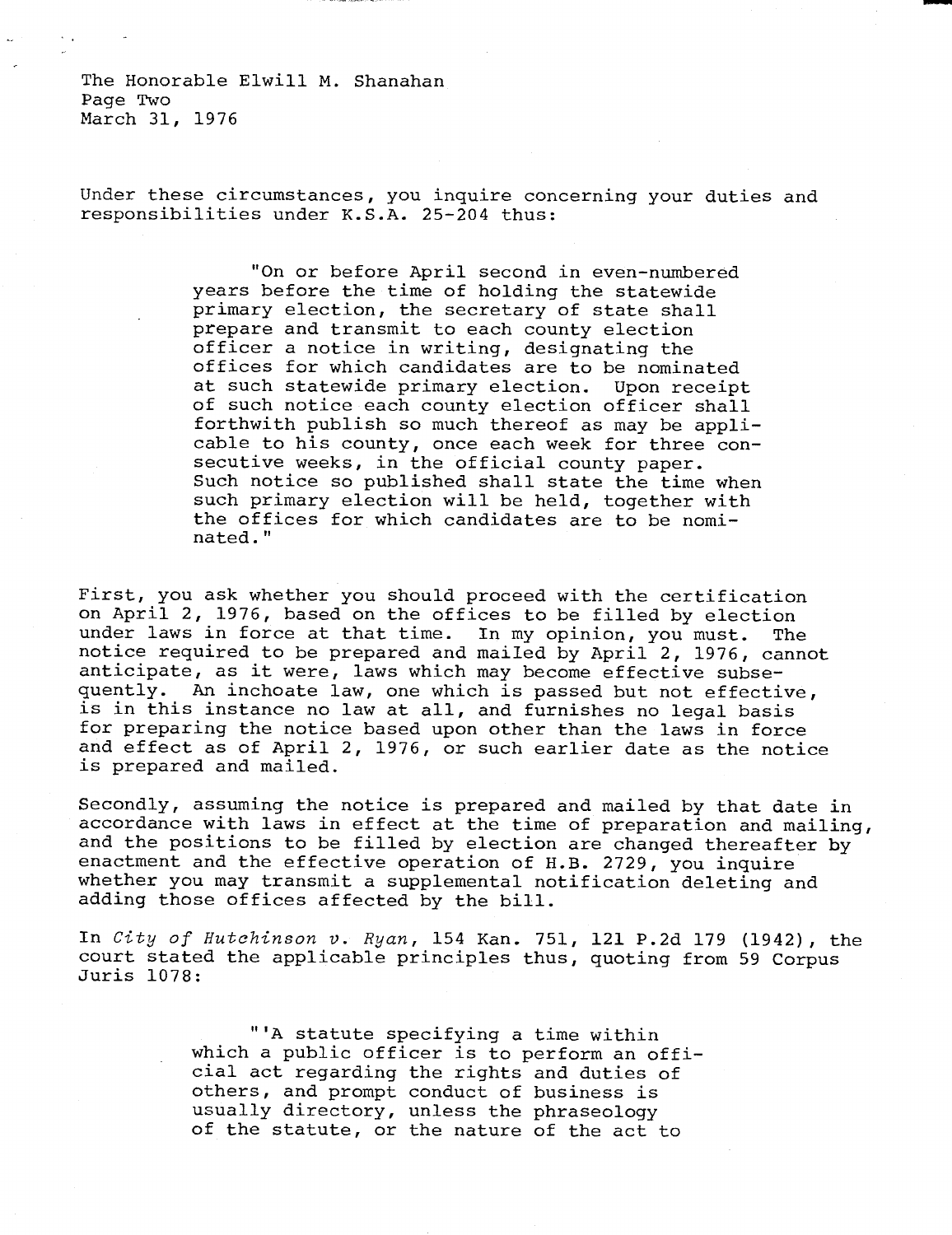be performed and the consequences of doing or failing to do it at such time, is such that the designation of time must be considered a limitation on the power of the officer. So a statute requiring a public body, merely for the orderly transaction of business, to fix the time for the performance of certain acts which may as effectually be done at any other time is usually regarded as directory . . . . " 154 Kan. at 757.

In School District v. Clark County Commissioners, 155 Kan. 636, 127 P.2d 418 (1942), the court stated the same principle:

> "There is a rule of statutory construction familiar to all lawyers, which is that when the legislature prescribes the time when an official act is to be performed, the broad legislative purpose is to be considered by the courts whenever they are called upon to decide whether the time prescribed by statute is mandatory or directory. If mandatory, there must be strict conformity. If directory, the legislative intention is to be complied with a [sic] nearly as practicable." 155 Kan. at 638.

In my judgment, K.S.A. 25-204 is directory, and not mandatory. The publication is apparently required to apprise the electorate of the offices it will be called upon to fill by election at the primary and general elections. The date for the publication is not fixed by statute, for it is required to be made only "forthwith" after the mailing thereof to county election officers on or before April 2. Nothing in the nature of the publication, or in the consequences of failing to have it mailed by April 2, or of a delay of even two weeks or more, suggests that all legal authority of the Secretary of State regarding the publication comes to an end with the close of business April 2. Thus, while I believe that the notice should be prepared and mailed by April 2 in accordance with the laws in force on that date, if the applicable laws are changed thereafter by legislation subsequently passed during this session of the legislature, the Secretary of State remains empowered, in my judgment, to prepare and mail a subsequent notification, stating the offices to be filled by election in accordance with such subsequent legislation, in order to assure that the county election officers and